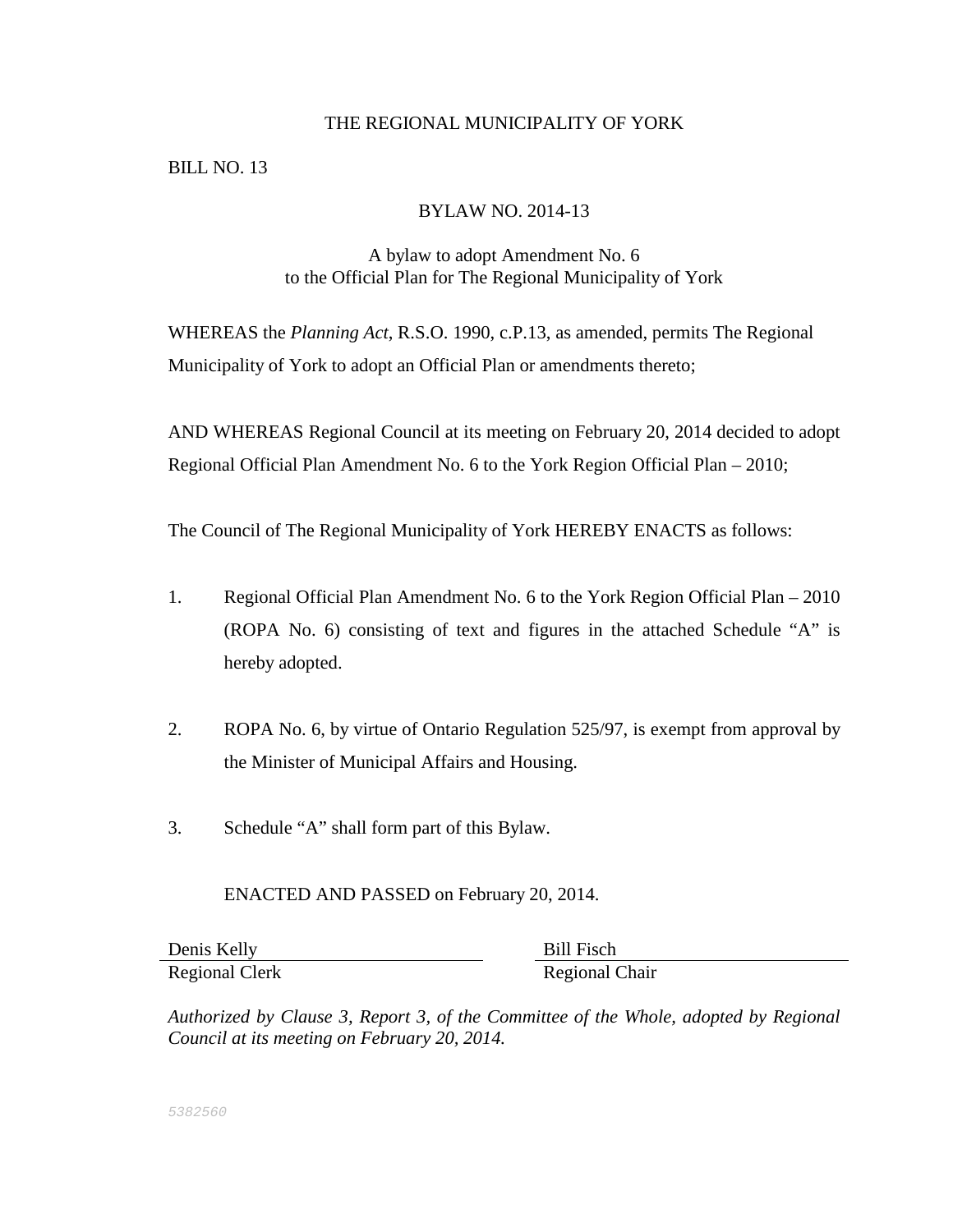**Schedule "A"**

# **Proposed Amendment 6 to the Official Plan for the Regional Municipality of York**

|<br>|<br>|<br>|<br>|<br>|<br>|<br>|<br><br><br><br><br><br><br><br><br><br><br>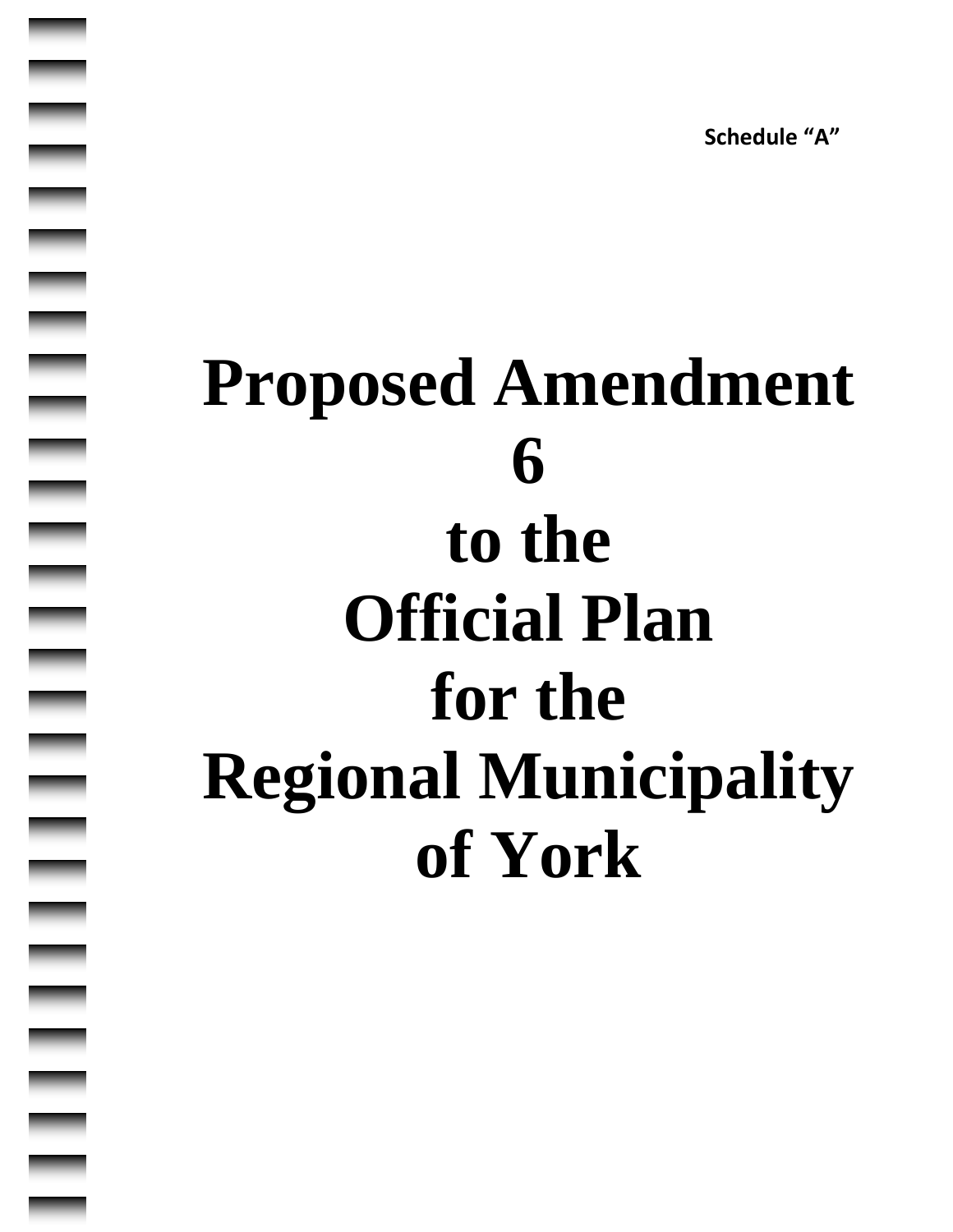# AMENDMENT 6 TO THE OFFICIAL PLAN FOR THE REGIONAL MUNICIPALITY OF YORK

#### PART A - THE PREAMBLE

#### 1. Purpose of the Amendment:

This amendment establishes specific policies to ensure the responsible management of archaeological resources, as required by Provincial policy and legislation.

## 2. Location:

This amendment applies throughout the Regional Municipality of York.

3. Basis:

The *Ontario Planning Act, R.S.O. 1990* identifies conservation of features of significant archaeological interest as areas of provincial interest, and requires that decisions of municipal Councils and Boards and the Ontario Municipal Board be consistent with the Provincial Policy Statement. The PPS 2005 cultural heritage and archaeology policies, the Ontario Heritage Act, and other legislation, govern the handling of archaeological resources, areas of archaeological potential and burial sites.

The PPS 2005 requires that significant cultural heritage landscapes shall be conserved, and that significant archaeological resources must be conserved prior to development and site alteration being permitted on lands containing archaeological resources or areas of archaeological potential. It also requires that where significant archaeological resources are preserved on site, the heritage integrity of the site must be maintained through any development or site alteration.

The Regional Municipality of York (York Region) recognizes the importance of protecting archaeological resources, which contribute to an understanding of the Region's heritage, identity and sense of place. These fragile, non-renewable resources have been lost at an ever-increasing rate in southern Ontario for the past 60 years, as a result of extensive land development.

Existing policies within the ROP 2010 demonstrate York Region's commitment to responsible archaeological management practices, continued dialogue with First Nations and Metis Nation representatives, and the investigation of appropriate reinterment, interpretive and commemoration strategies.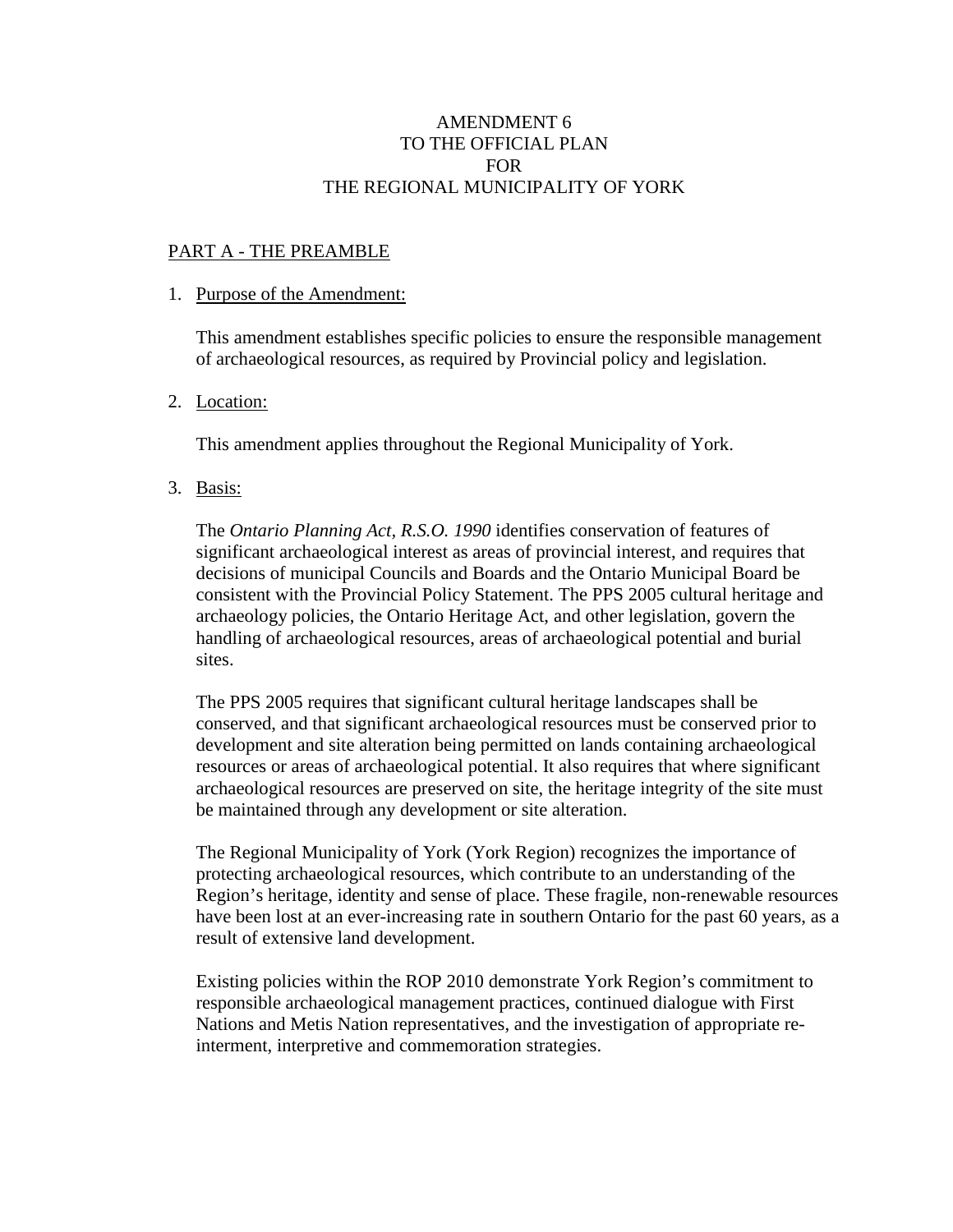Updated policies which reflect changing provincial directions, local Official Plans, and the outcome of the Archaeological Management Plan Study are needed. This will ensure archaeological assessments are carried out at the appropriate stage or stages of the development review process so that archaeological resources can be protected in the same way that natural heritage resources are currently identified and protected through the development process.

The Policies are intended to clarify the responsibilities and processes involved in archaeological management in York Region, and to create a consistent process across the local municipalities.

# PART B - THE AMENDMENT

All of the Amendment entitled PART B - THE AMENDMENT, consisting of the following Policies, constitutes Amendment 6 to the Official Plan for the Region of York.

- 1. That Chapter 3 Healthy Communities, Section 3.4 Cultural Heritage is hereby amended by deletion of Policies 3.4.10, 3.4.11 and 3.4.12, and renumbering of subsequent policies 3.4.13 and 3.4.14 to 3.4.10 and 3.4.11.
- 2. That the following section and policies be added following policy 3.4.11 (formerly policy 3.4.14):

# **Archaeological Resources**

First Nations, Métis and European *archaeological resources* contribute to York Region's unique, local identity. They include sites that may contain scatters of artifacts, the remains of structures, cultural deposits or subsurface strata of human origin. Archaeological sites are both highly fragile and non-renewable. This Plan recognizes the importance of conserving archaeological resources and the potential to commemorate significant archaeological discoveries in recognition of their contribution to the municipality's unique community identity.

# **Objective**

To ensure conservation of *archaeological resources* occurs *in situ* or in an alternate location by proper excavation, documentation and preservation of recovered cultural materials and site documentation, to the satisfaction of the local municipality in compliance with Provincial requirements, standards or guidelines.

It is the Policy of Council:

12. To require local municipal official plans to contain policies dealing with *archaeological resources* that require their identification, appropriate documentation and/or protection in accordance with the following: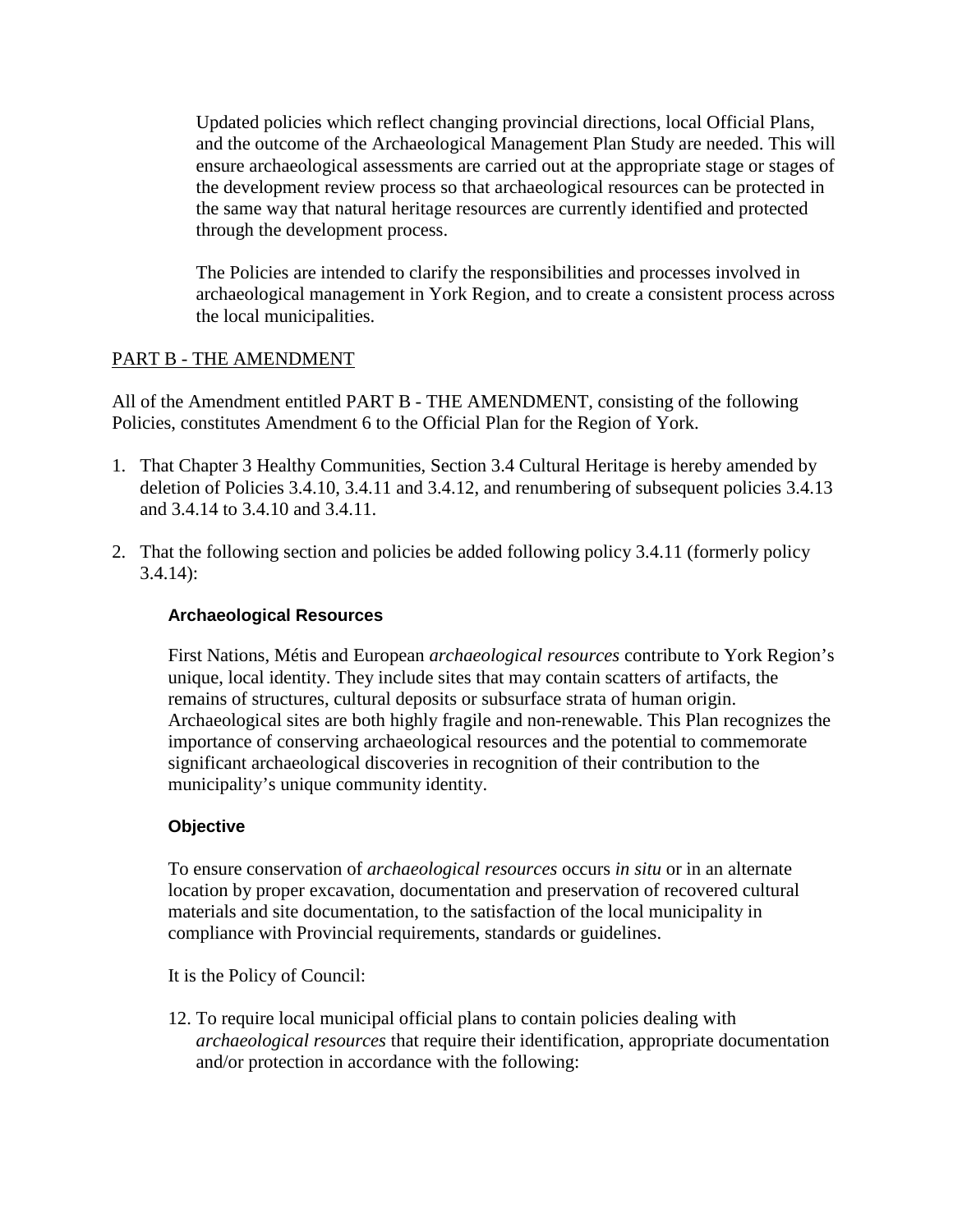a. that upon receiving information that land proposed for development may include *archaeological resources* or contain an area of archaeological potential, the proponent of the development shall undertake studies by a provincially licensed archaeologist to:

- i) Complete the applicable level of *archaeological assessment* of the land in compliance with current Provincial requirements, standards and guidelines for consultant archaeologists;
- ii) Assess the impact of the proposed development on any *archaeological resources* identified.

b. That First Nation or Métis *significant archaeological resources* shall be considered resources that are preferably to be protected in place unless it is demonstrated that preservation *in situ* is not reasonable in the circumstances. The consultant archaeologist shall engage those First Nations or Métis with the closest cultural affiliation and in whose *traditional territories* the *significant archaeological resource* is situated to identify commemorative approaches to assist in maintaining the heritage integrity of the site.

c. That where *archaeological resources* are documented during a Stage 2 *archaeological assessment* and found to be First Nations or Métis in origin, the proponent is encouraged, through their consultant archaeologist, to ensure that those First Nations or Métis with the closest cultural affiliation and in whose *traditional territories* the *archaeological resource*s were found receive a copy of the Stage 2 *archaeological assessment* report prior to the development proceeding.

d. That where First Nations or Métis *significant archaeological resources* are identified during a Stage 2 *archaeological assessment*, and preservation in their current location is not possible, the proponent should engage with the First Nations or Métis with the closest cultural affiliation and in whose *traditional territories* the *significant archaeological resource* is situated to address their interest in the resource and define interpretive and commemorative opportunities related to the resource.

e. The proponent is encouraged, through their consultant archaeologist, to ensure that where a Stage 3 *archaeological assessment* of such an *archaeological resource* is being undertaken to define the nature and extent of the Resource, those First Nations or Métis with the closest cultural affiliation and in whose *traditional territories* the *archaeological resource* is located, be notified in advance of onsite assessment work.

f. The proponent shall provide the municipality with a copy of the Provincial letters confirming that the reports have been filed into the Provincial Register.

g. That where *significant archaeological resources* are preserved *in situ* the area subject to on-site preservation shall be excluded from the land development and the municipality shall consider regulatory tools such as zoning restrictions, designation and heritage easements or open space land dedications to protect the resources;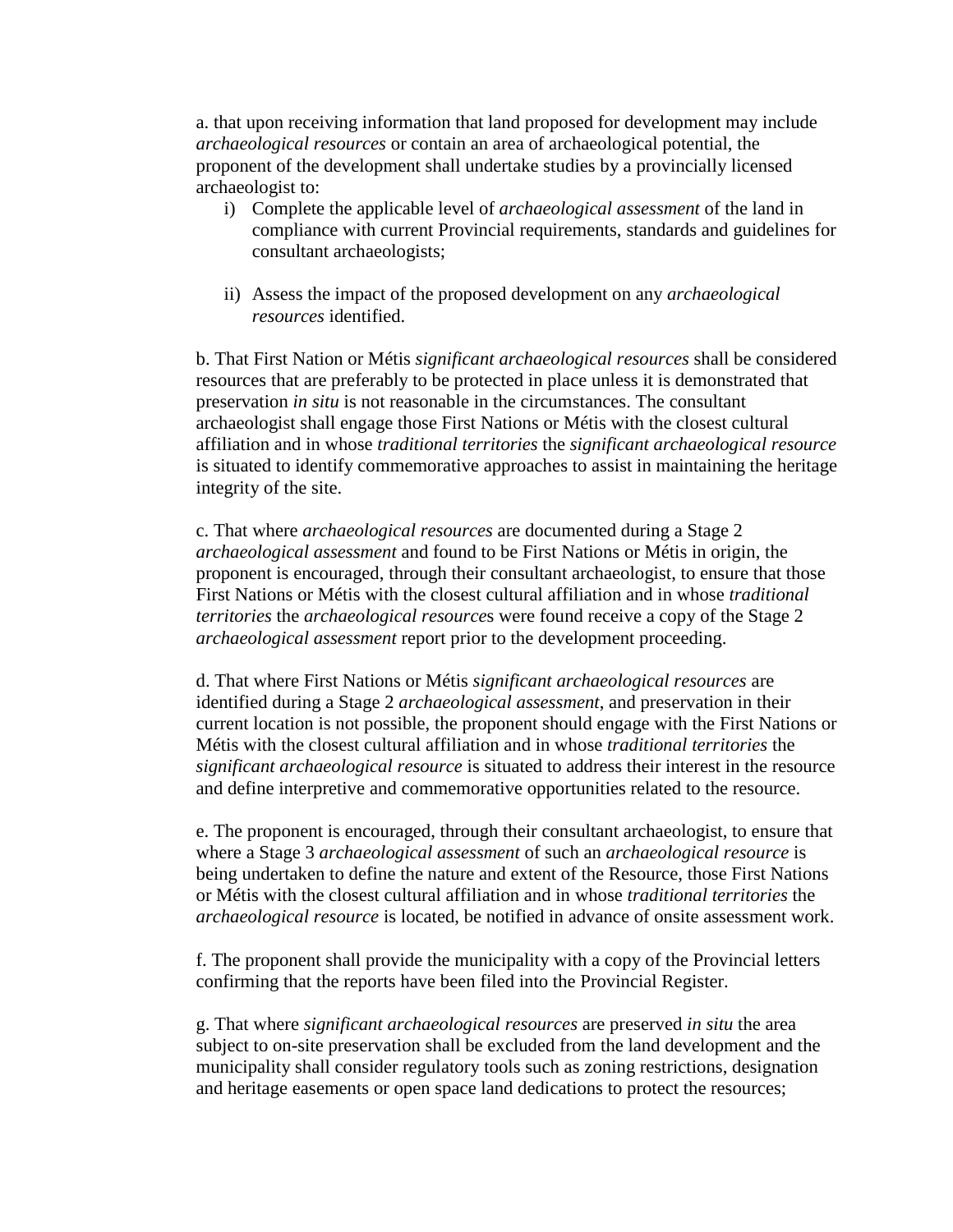h. Where human burial sites are encountered during any land-disturbing activity, all work must immediately cease and the site be secured, in accordance with legislated requirements. The appropriate provincial and municipal authorities must be notified and the required provisions under the *Funeral, Burial and Cremation Services Act, 2002*, along with other applicable protocol or policy must be followed.

- 13. That local municipalities encourage the communication of appropriate archaeological discoveries and/or cultural narratives to residents in development proposals through innovative architectural and/or landscape architectural design, public art, or other public realm projects.
- 14. To encourage local municipalities, with the advice of a provincially licensed archaeologist and the Province, to develop a contingency plan for the protection of *archaeological resources* in urgent situations, this may include a funding resource to be accessed in emergency situations to protect *archaeological resources* that are discovered by chance or are under imminent threat.
- 15. That should previously undocumented *archaeological resources* be discovered during undertaking of Regional public works, including but not limited to the construction of streets and ancillary structures, sewer and water mains and associated structures, they may be an *archaeological site* and therefore subject to Section 48 (1) of the Ontario Heritage Act. The proponent or person discovering the *archaeological resources* must cease alteration of the site immediately and engage a licensed consultant archaeologist to carry out archaeological fieldwork in compliance with Section 48 (1) of the Ontario Heritage Act.
- 16. To investigate the potential for a secure re-interment site for human remains where preservation in their current location is not possible and an interpretation centre for First Nations and the Métis artifacts recovered from archaeological investigations in the Region.
- 17. To review in partnership with First Nations, the Métis Nation and other stakeholders, the Archeological Management Plan on the same review schedule as this Plan to ensure that *archaeological resources* information is kept up-to date.
- 18. To develop in conjunction with First Nations and Métis having *traditional territories* in or an interest in the cultural heritage of York Region, local municipalities, and the Province, a First Nations and Métis Consultation Tool.
- 19. That the York Region Archaeological Management Plan and Archaeological Potential Map provide guidance on addressing the policies of this Section. New *development* and *site alteration* shall meet all items required by this Plan, and shall strive to achieve all items encouraged in this Plan.
- 3. That the **DEFINITIONS** section is hereby amended by the addition of the following: